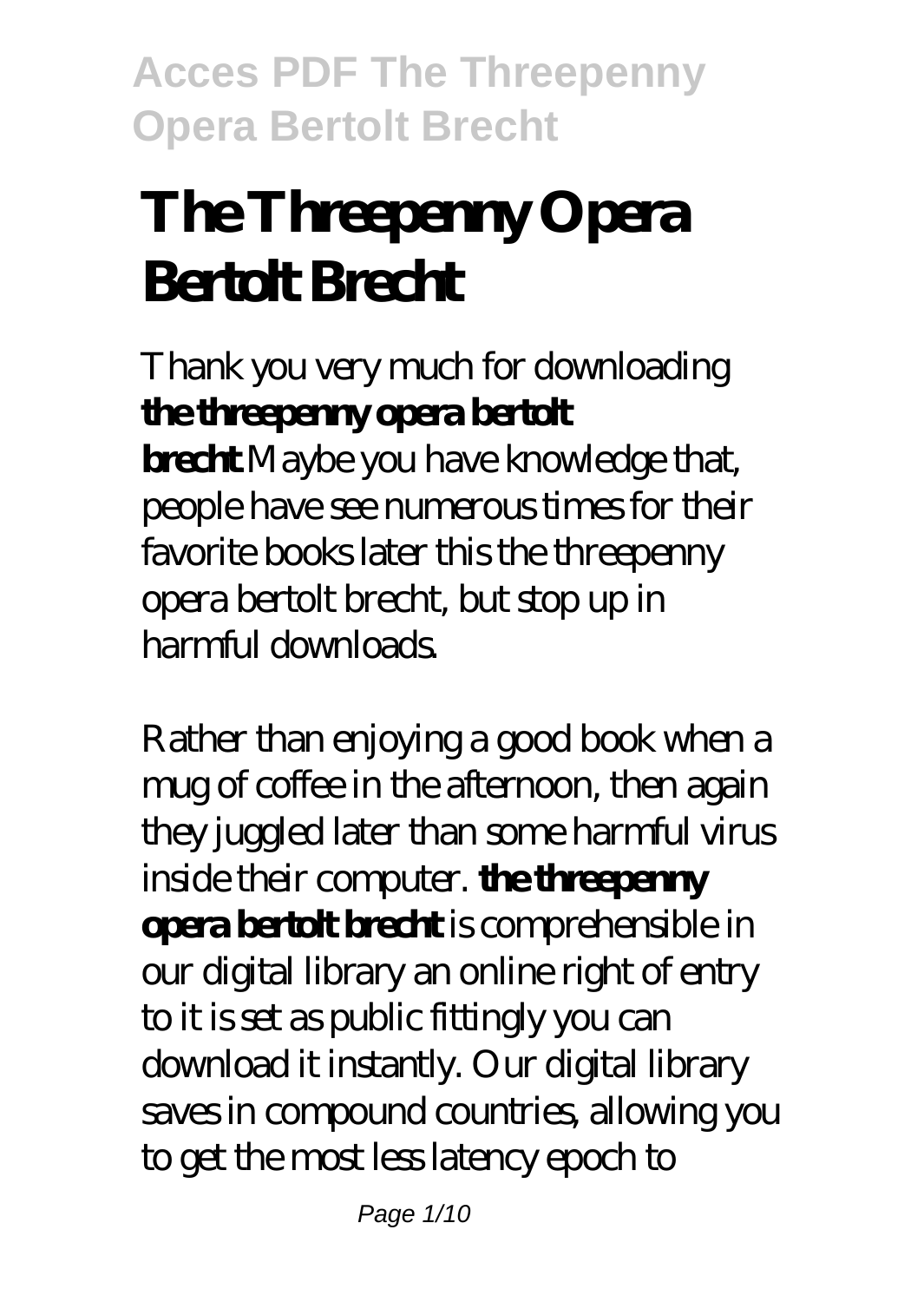download any of our books once this one. Merely said, the the threepenny opera bertolt brecht is universally compatible gone any devices to read.

You can search and download free books in categories like scientific, engineering, programming, fiction and many other books. No registration is required to download free e-books.

#### Law Quotes

Die Seeräuber-Jenny ist eine Ballade aus dem Theaterstück Die Dreigroschenoper von Bertolt Brecht (unter Mitarbeit von Franz Bruinier) und Kurt Weill.Sie gilt neben der Moritat von Mackie Messer als eines der bekanntesten und häufig interpretierten Lieder Brechts.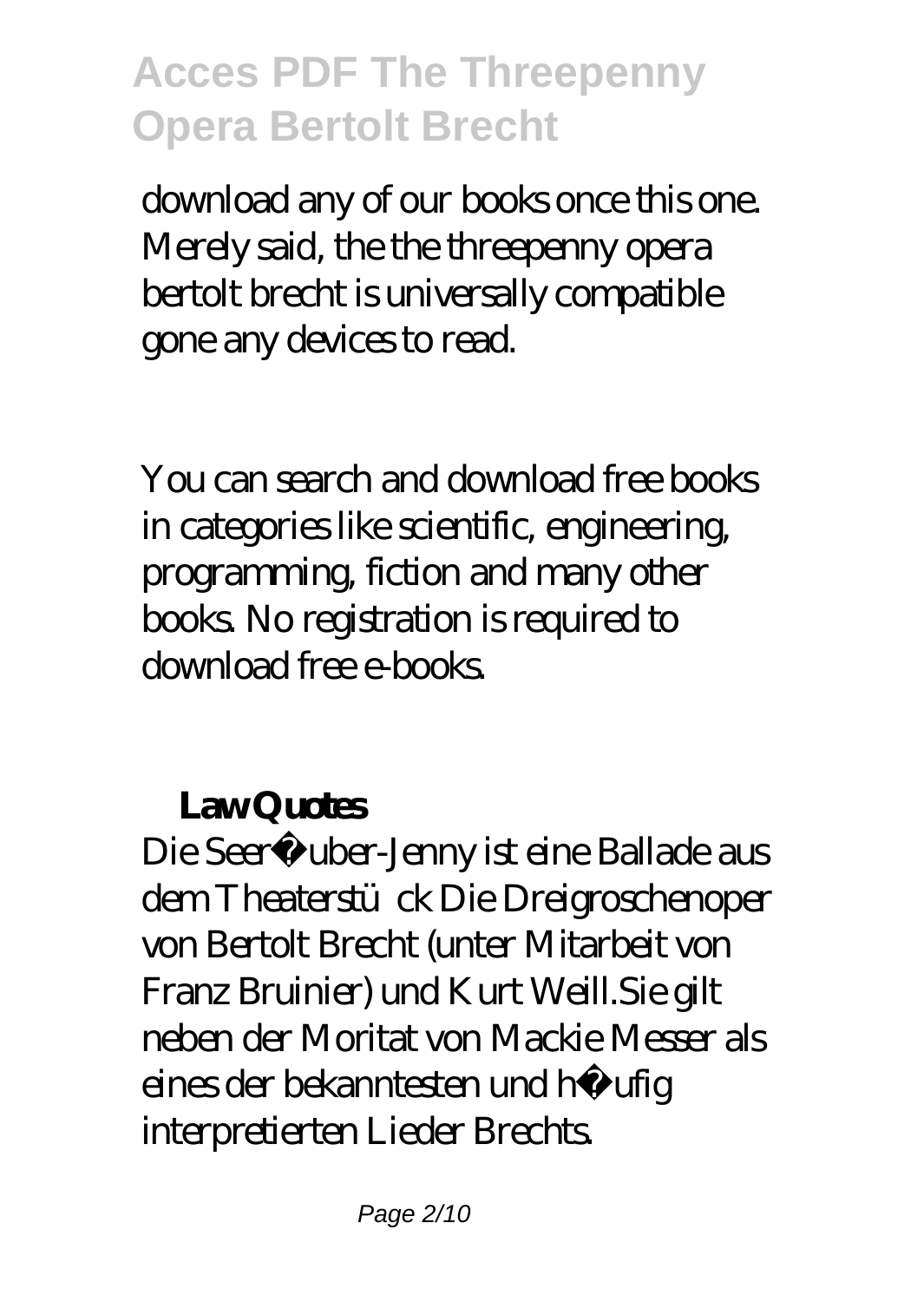#### **The Threepenny Opera Bertolt Brecht**

Bertolt Brecht, German poet, playwright, and theatrical reformer whose epic theater departed from the conventions of theatrical illusion and developed the drama as a social and ideological forum for leftist causes. His notable plays include The Threepenny Opera and Mother Courage and Her Children.

#### **Bertolt Brecht | Biography, Plays, Poems, & Facts | Britannica**

Bertolt Brecht was born on 10 February 1898 in Augsburg, Germany and one of the country's most influential poets, playwrights and screenwriters. His most famous work was the musical "The Threepenny Opera" (with Kurt Weill), but his dramas such as "Mother Courage and Her Children" or "The Good Person of Sezuan" were equally successful.As he Page 3/10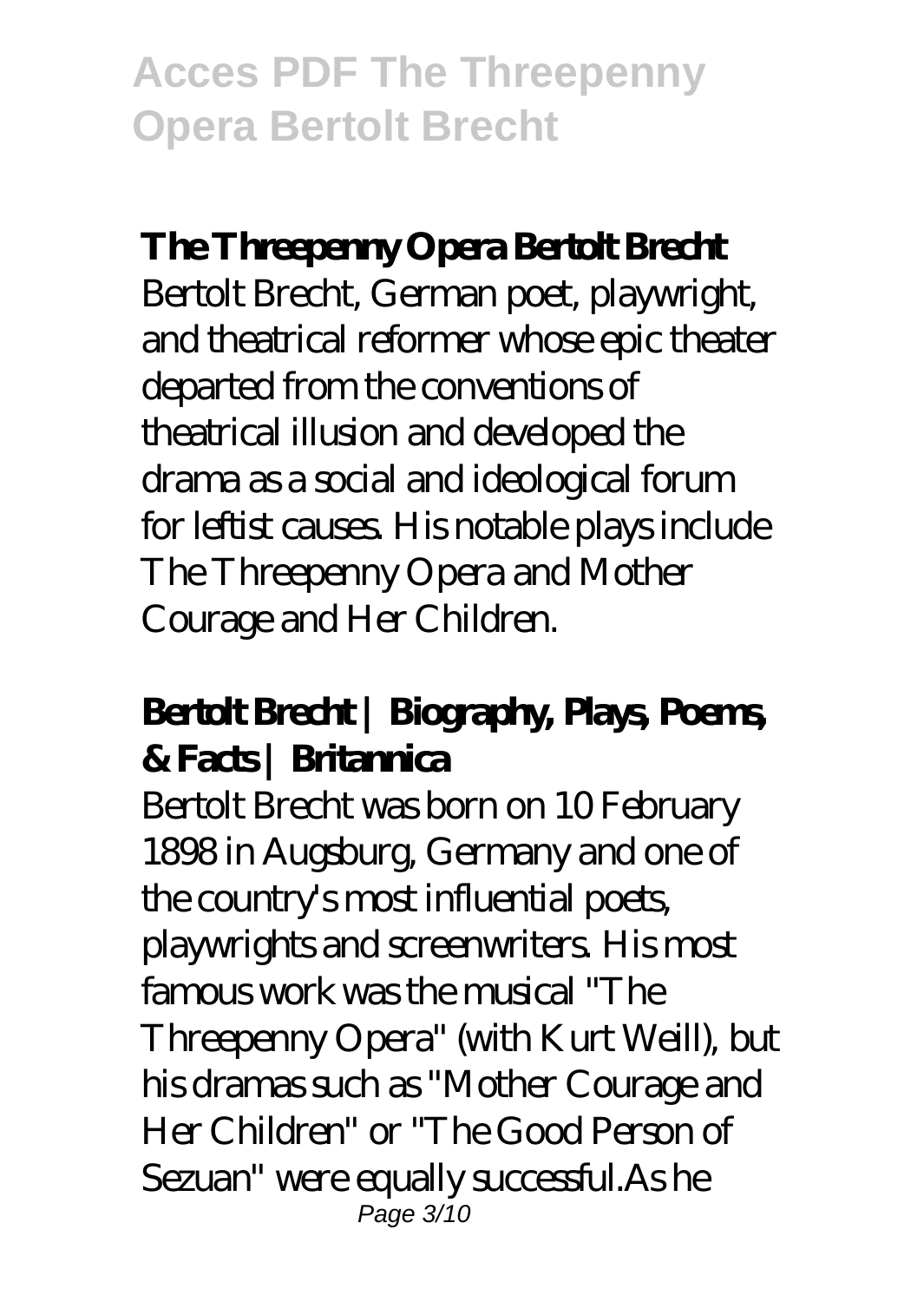#### **Bertolt Brecht and epic theatre: V is for ...**

"Pirate Jenny" (German: "Seeräuber-Jenny") is a well-known song from The Threepenny Opera by Kurt Weill, with lyrics by Bertolt Brecht. The English lyrics are by Marc Blitzstein.It is probably the second most famous song in the opera, after "Mack the Knife

#### Die Seeräuber-Jenny – Wikipedia

Directed by Gregor Schnitzler. With Alicia von Rittberg, Noah Saavedra, Jörg Hartmann, Nina Gummich. The story of a young female student at the famous Bauhaus Design Academy in the early 1920's, inspired by the real life of designer Alma Siedhoff-Buscher.

#### **Distancing effect - Wikipedia**

De Driestuiversopera (Dreigroschenoper) is een Duits theaterwerk uit 1928 van de Page 4/10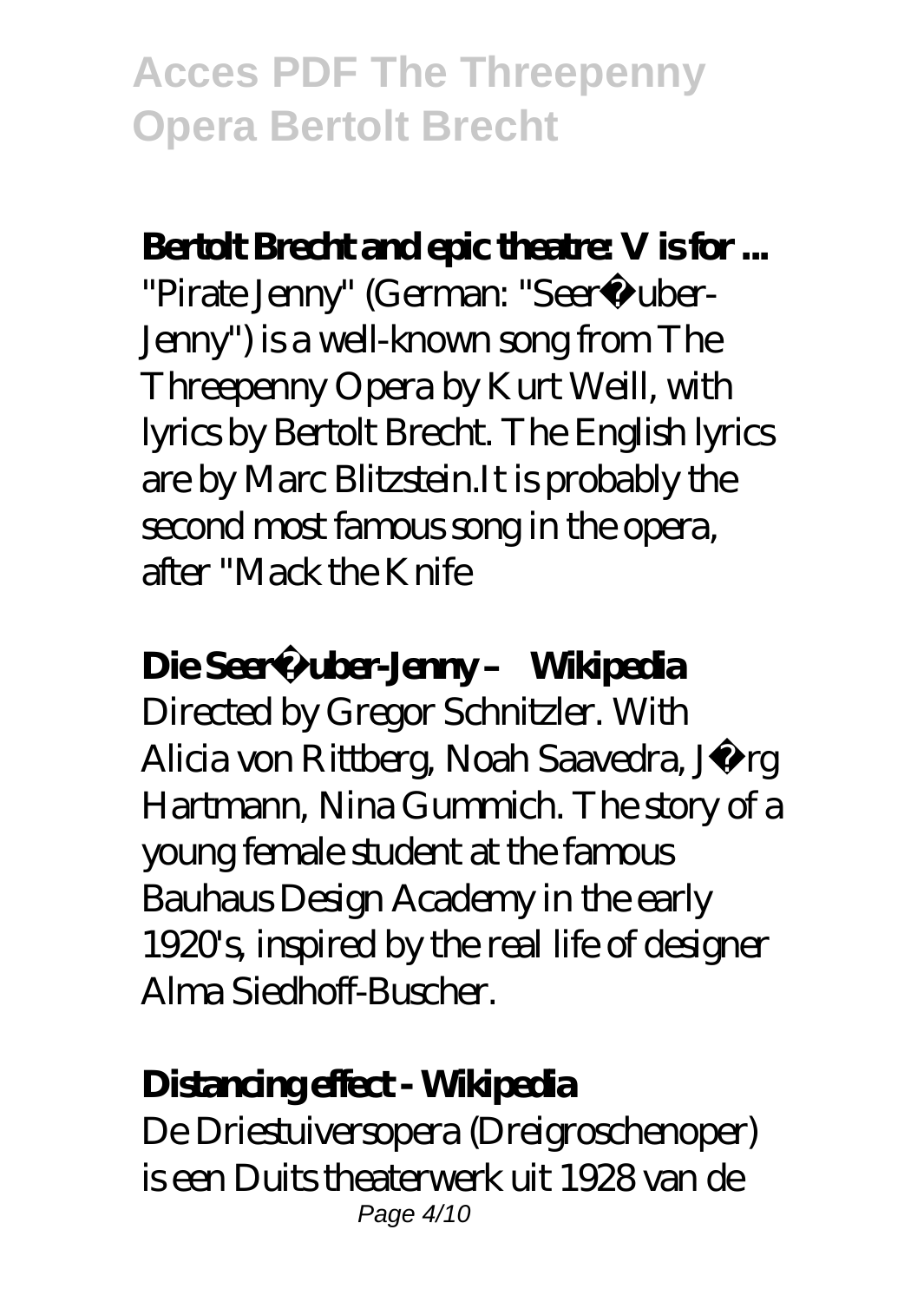schrijver Bertolt Brecht en de componist Kurt Weill.Beiden hebben aan dit stuk een belangrijk deel van hun bekendheid te danken. Het stuk is gebaseerd op een Engelse opera uit 1728, de Beggar's Opera, waarvan John Gay de tekst had geschreven. Weills muziek staat in tegenstelling tot Brechts tekst geheel los van ...

### **Die Moritat von Mackie Messer - Wikipedia**

List of the best playwrights ever that span all time periods and issues in the plays that they wrote. Well known playwrights such as William Shakespeare, Tennessee Williams, and Arthur Miller are included on this list along with more modern playwrights that have yet to have the same  $\mathsf{kind} \, \mathsf{of} \, \ldots$ 

### **Bertolt Brecht - IMDb**

Page 5/10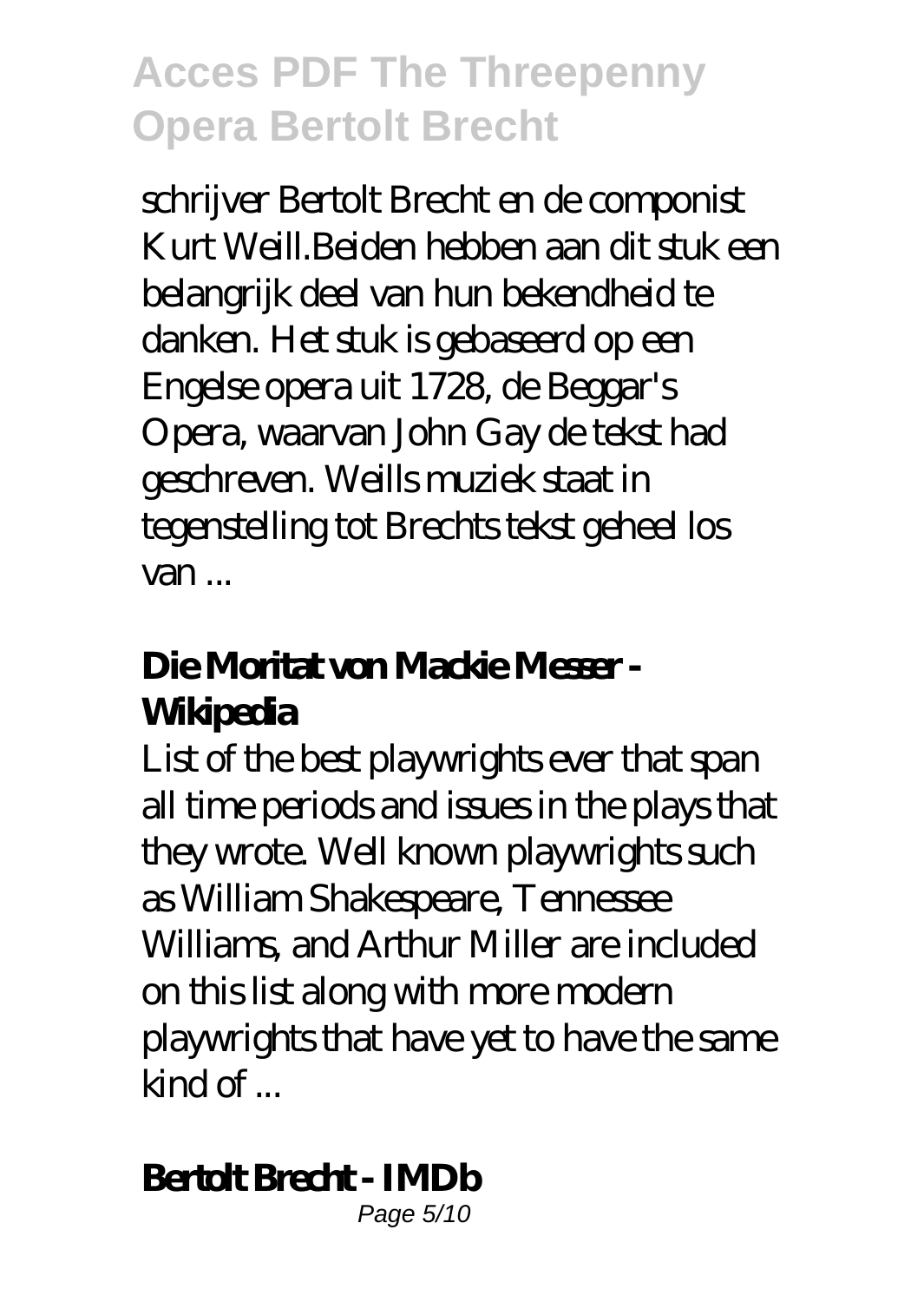Lotte Lenya singing "Seeräuber Jenny" in the original 1931 film Die Dreigroschenoper (The Threepenny Opera). So intense in its simplicity!

#### **Pirate Jenny - Wikipedia**

The distancing effect, more commonly known (earlier) by John Willett's 1964 translation as the alienation effect or (more recently) as the estrangement effect (German: Verfremdungseffekt), is a performing arts concept coined by German playwright Bertolt Brecht (1898–1956).. Brecht first used the term in an essay on "Alienation Effects in Chinese Acting" published in 1936, in which he ...

### Lotte Lenya Singing "Seeräuber Jenny" **(Pirate Jenny) - YouTube**

Bertolt Brecht was one of the most influential playwrights of the 20th century. Page 6/10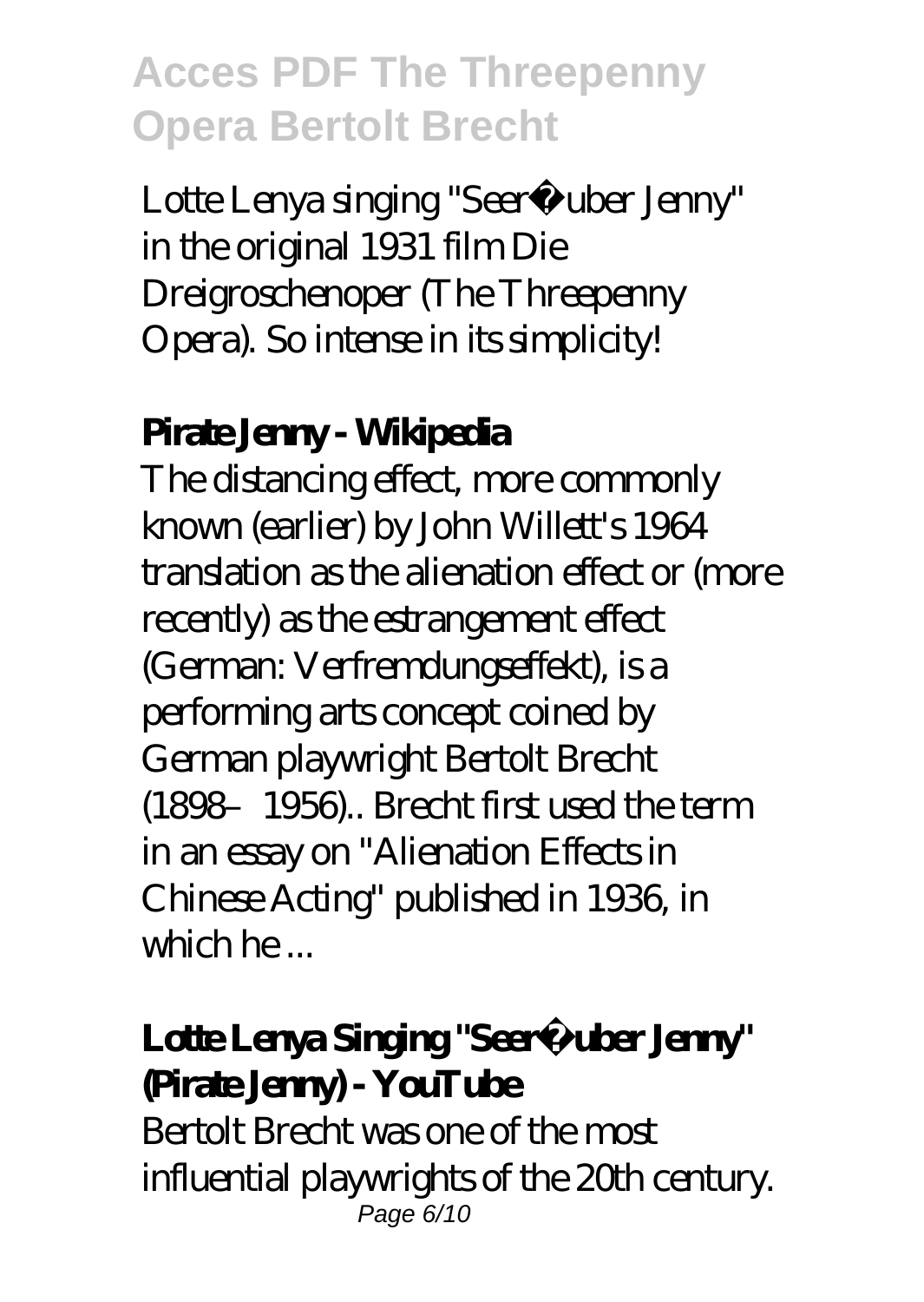His works include The Threepenny Opera (1928) with composer Kurt Weill, Mother Courage and Her Children (1941), The Good Person of Szechwan (1943), and The Resistible Rise of Arturo Ui (1958). Brecht was born in Augsburg, Bavaria, in 1898, and the two world wars directly affected his life and works.

#### **Bahas(IV Movie 2019 - IMDb**

Die Moritat von Mackie Messer, spesso tradotta nell'inglese Mack the Knife (in italiano: "La ballata di Mackie Messer") è una canzone la cui musica fu composta da Kurt Weill su testo di Bertolt Brecht.. Fu scritta nel 1928, quindi fu inserita appositamente nella commedia satirica L'opera da tre soldi (Die Dreigroschenoper), che inizialmente non ne prevedeva l'inclusione, divenendo poi il ...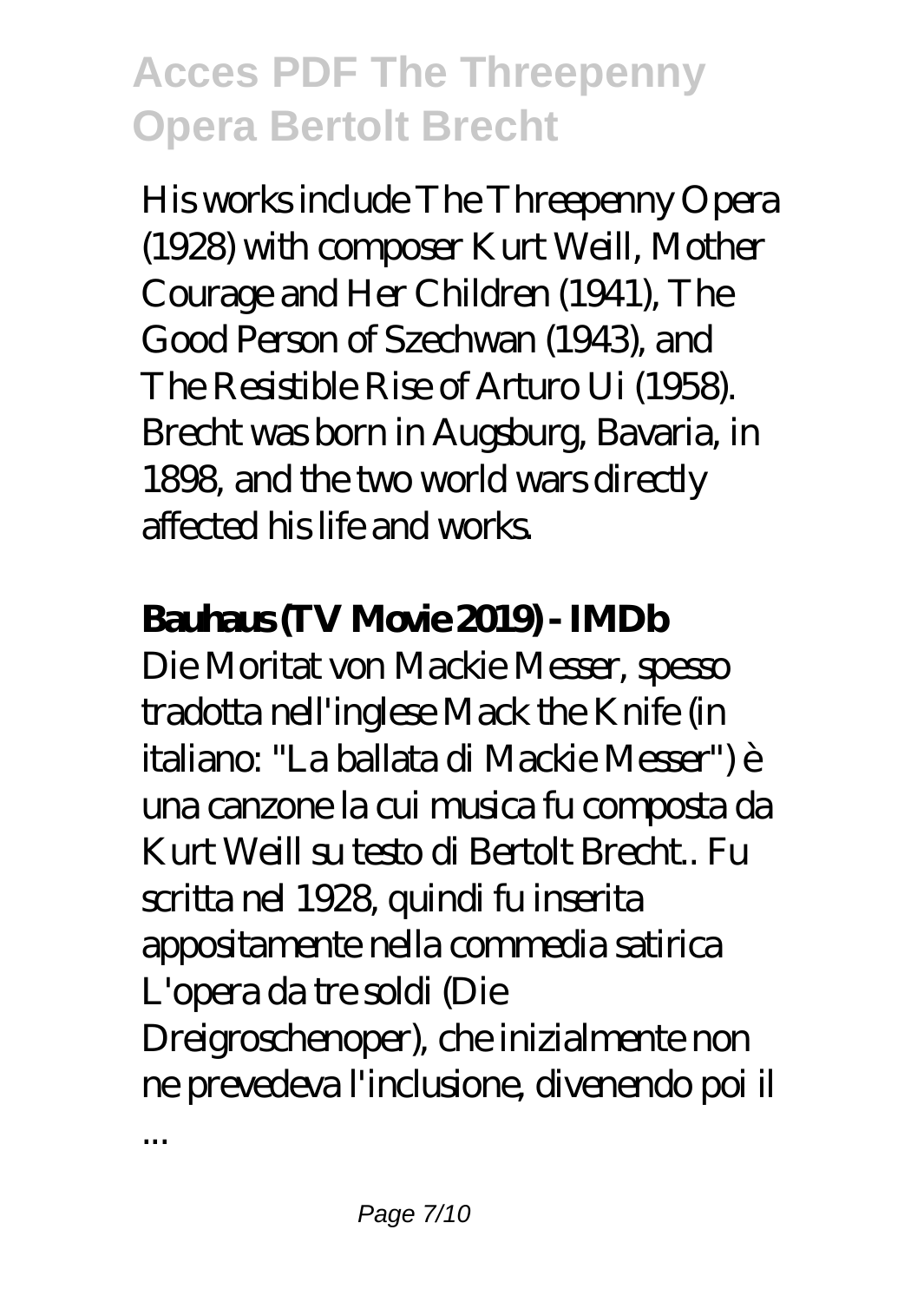#### **Bertolt Brecht | Poetry Foundation**

270 quotes from Bertolt Brecht: 'Art is not a mirror held up to reality but a hammer with which to shape it.', 'Hungry man, reach for the book: it is a weapon.', and 'The human race tends to remember the abuses to which it has been subjected rather than the endearments. What's left of kisses? Wounds, however, leave scars.'

### **Die Moritat von Mackie Messer (Die Dreigroschenoper), Kurt ...**

Brecht and Weill continued their experiments with the 'anti-opera', Aufstieg und Fall der Stadt Mahagonny (The Rise and Fall of the City of Mahagonny, 1930).In his notes for the piece, Brecht stated that his purpose was to make drama into a vehicle for political instruction, and that theatres should be places not just for enjoyment, but for education – 'to develop the means of Page 8/10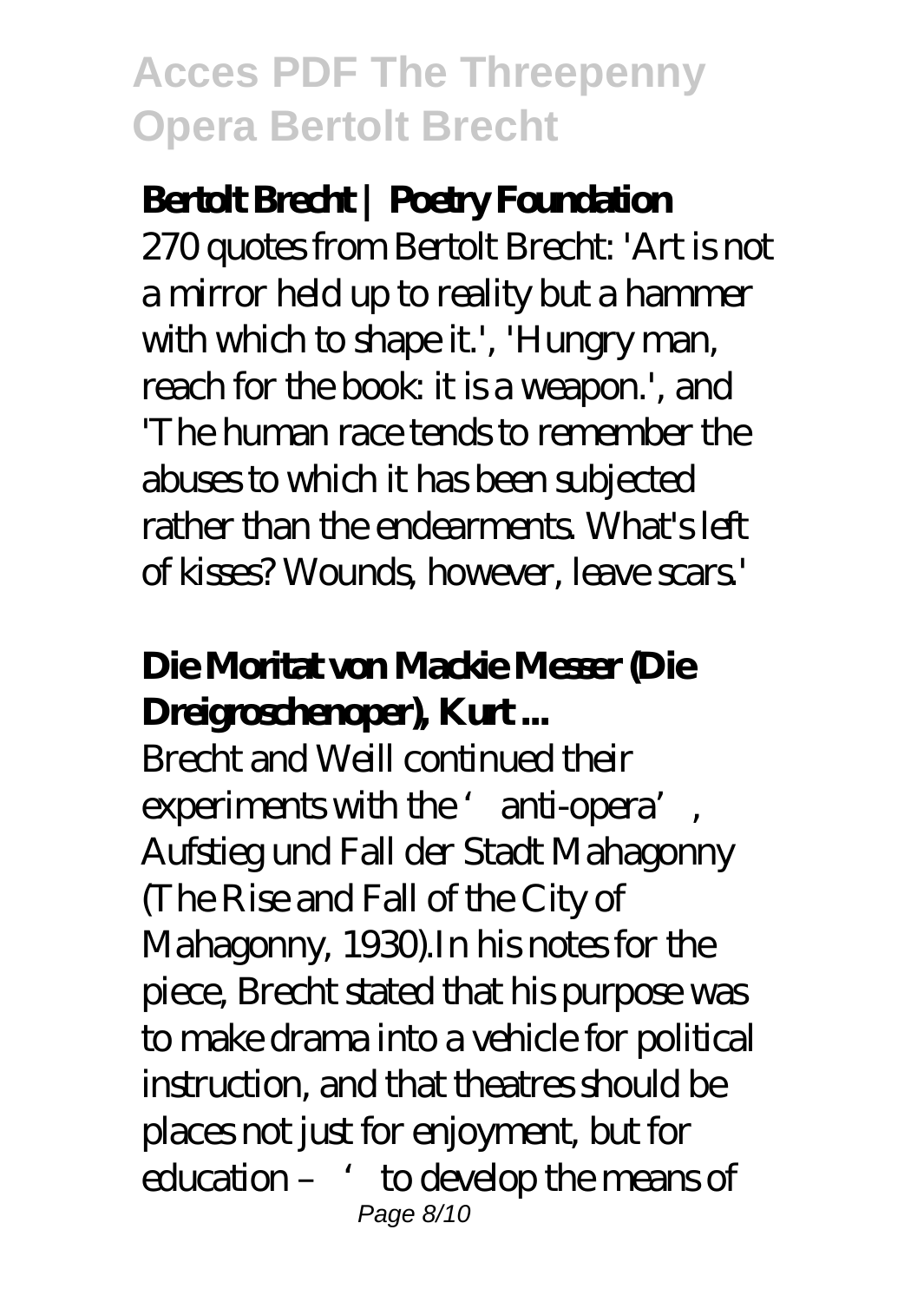pleasure ...

### **Best Playwrights of All Time | List of Top Play Writers Ever**

Mack the Knife est la version en anglais de la chanson Die Moritat von Mackie Messer en français La complainte de Mackie, é crite par Bertolt Brecht sur une musique de Kurt Weill, pour leur comé die musicale Die Dreigroschenoper, en français L'Opéra de quat'sous, dont la première a lieu à Berlin en 1928 au Theater am Schiffbauerdamm.. Dans les années 1950, plusieurs artistes amé ricains .

#### **Bertolt Brecht Quotes (Author of Mother Courage and Her ...**

"Mack the Knife" or "The Ballad of Mack the Knife", originally "Die Moritat von Mackie Messer", is a song composed by Kurt Weill with lyrics by Bertolt Brecht for Page 9/10